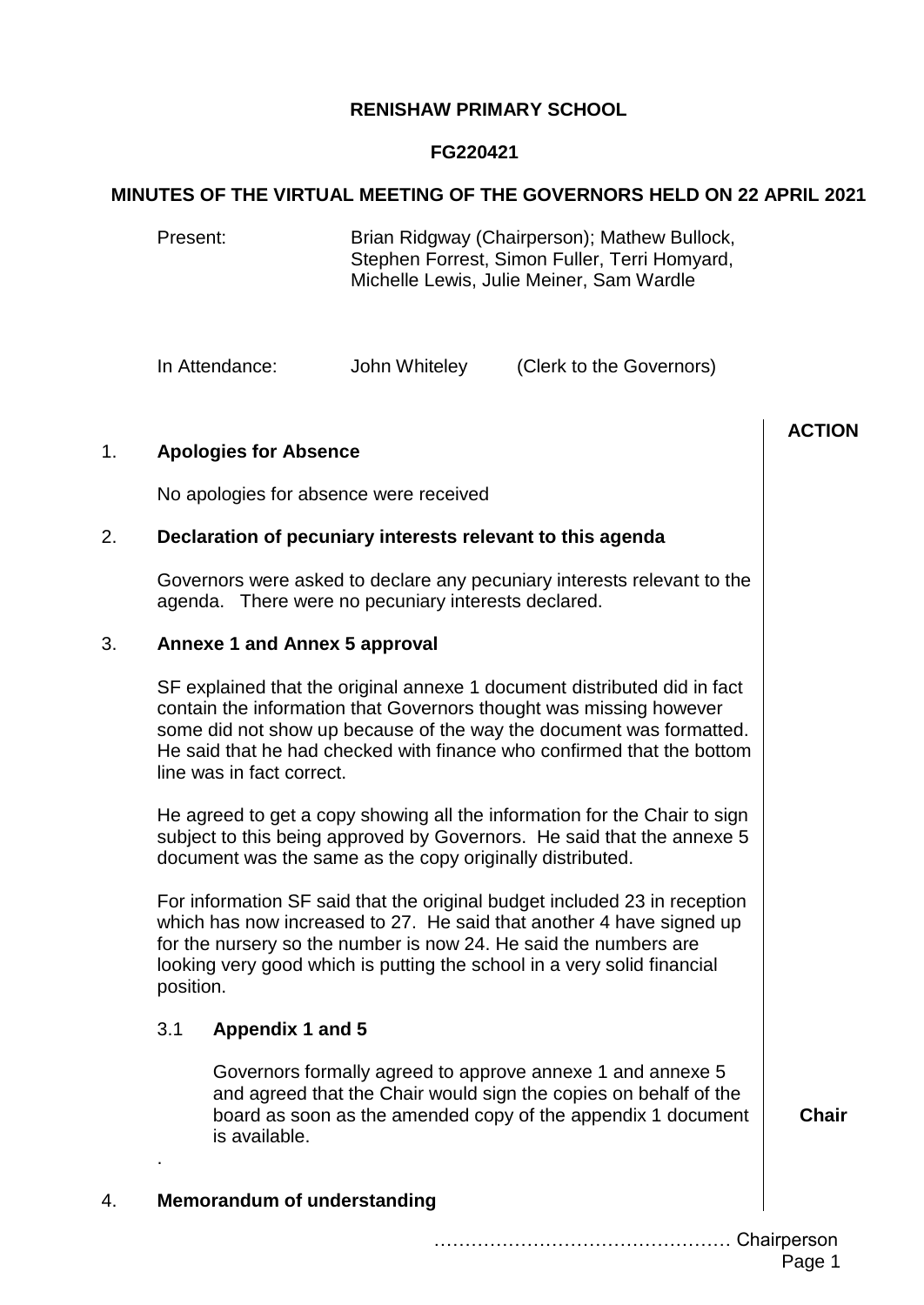SF said that he had asked ML to read the document which is around the early help offer to ensure its accuracy. She said that she noticed that it talks about the school having appropriate insurances in place around public liability. SF said that this is in place so is in order.

ML said that all information relating to GDPR is covered so recommended that the document be approved.

# 4.1 **Memorandum of understanding**

Governors formally agreed to approve and adopt the memorandum of understanding**.**

# 5. **Critical incident plan**

SF said that he had updated the policy with the names and contact details of the new site supervisor and the new role in the office of business officer.

The Chair asked if the office now takes responsibility for the plan. SF said that they will have a lead role with other staff also being involved with specific areas. The site supervisor will become a registered key holder

# 5.1 **Critical incident plan**

Governors formally agreed to approve and adopt the critical incident plan.

# 6. **Nursery Admissions Policy**

SF said that he had brought this policy to Governors, because the increasing numbers have reduced the flexibility open to the school as to when the children can come in. He said that arrangements will need to be more structured as numbers are now at 36.

SF said that there can only be 13 children for dinner from the nursery as above this more staff would be needed. He said that above this number an extra member of staff would be needed, which would need to be covered by the increased income if any increase was to be viable.

There is an extra body in for the mornings making 4.5 staff in the EYFS base. SW said that the school if it decides to increase numbers may be able to apply for additional early years funding.

The Chair asked how many special needs children are in this area. SW said that there is an issue around numbers and funding so the school will need to look at this to ensure that all income is received. JM said that staffing early years will always be an issue.

The chair said that whatever is agreed any increase must be sustainable as to increase staff would cause a problem if numbers were then to fall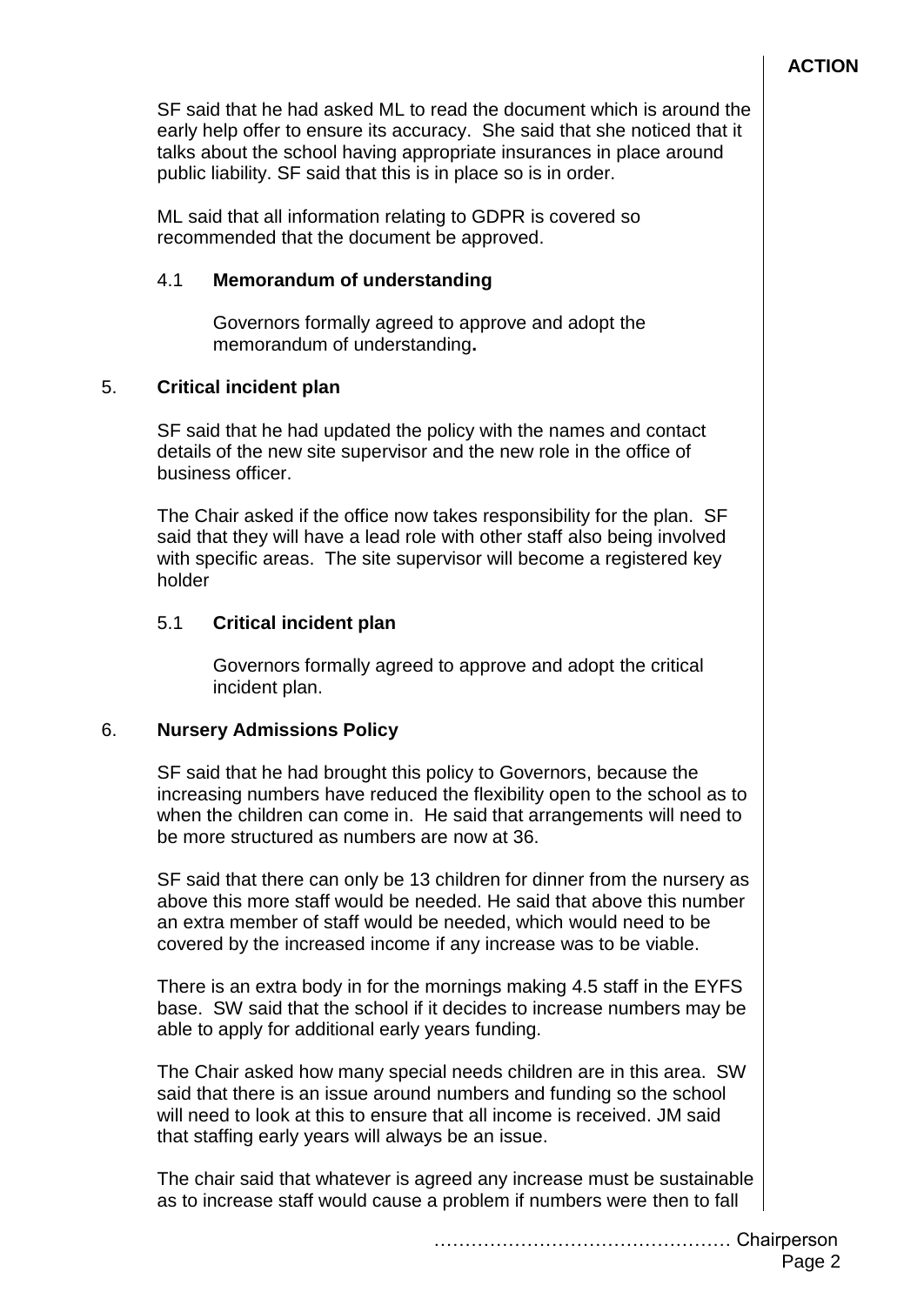in the future.

It was agreed that this will need to be considered going forward.

SF said that part of the catch up for EYFS there is a student who has previously been in school as part of her training who will be coming back from spring bank to help out in this area which he feels is a good use of catch up funding.

SF said that early years SEN children in there will attract additional funding which will help. The Chair said that the school must be confident that money will be received before decisions are made.

MB asked if there had been any interest from parents who may want to buy additional hours as discussed at the last meeting. SF said that the extra hours are all accounted for but agreed to check if there had been any take up for this offer.

In answer to a question SF said that capacity in the nursery is 26. SW asked if there is room in school to accommodate any more. JM said that she feels that in view of the size of the room it is unlikely that many more than 26 could be accommodated.

The Chair said that this needs careful consideration before any changes are made.

### 6.1 **Nursery Admissions Policy**

Governors formally agreed to approve and adopt the nursery admissions policy as circulated.

#### 7. **Updates**

#### **Interactive Boards**.

SF said that the new boards are in and look excellent. He invited Governors in to have a look.

#### **Caretaker.**

SF reported that the caretaker has started and is doing well.

#### **Fibre in school.**

SF said that the school is in the final stages for having the fibre fitted which should be completed next week.

#### **Cleaning equipment**

SF said that the cleaning and buffing machine left behind by the previous contractor does in fact work even though they thought it did not. SF